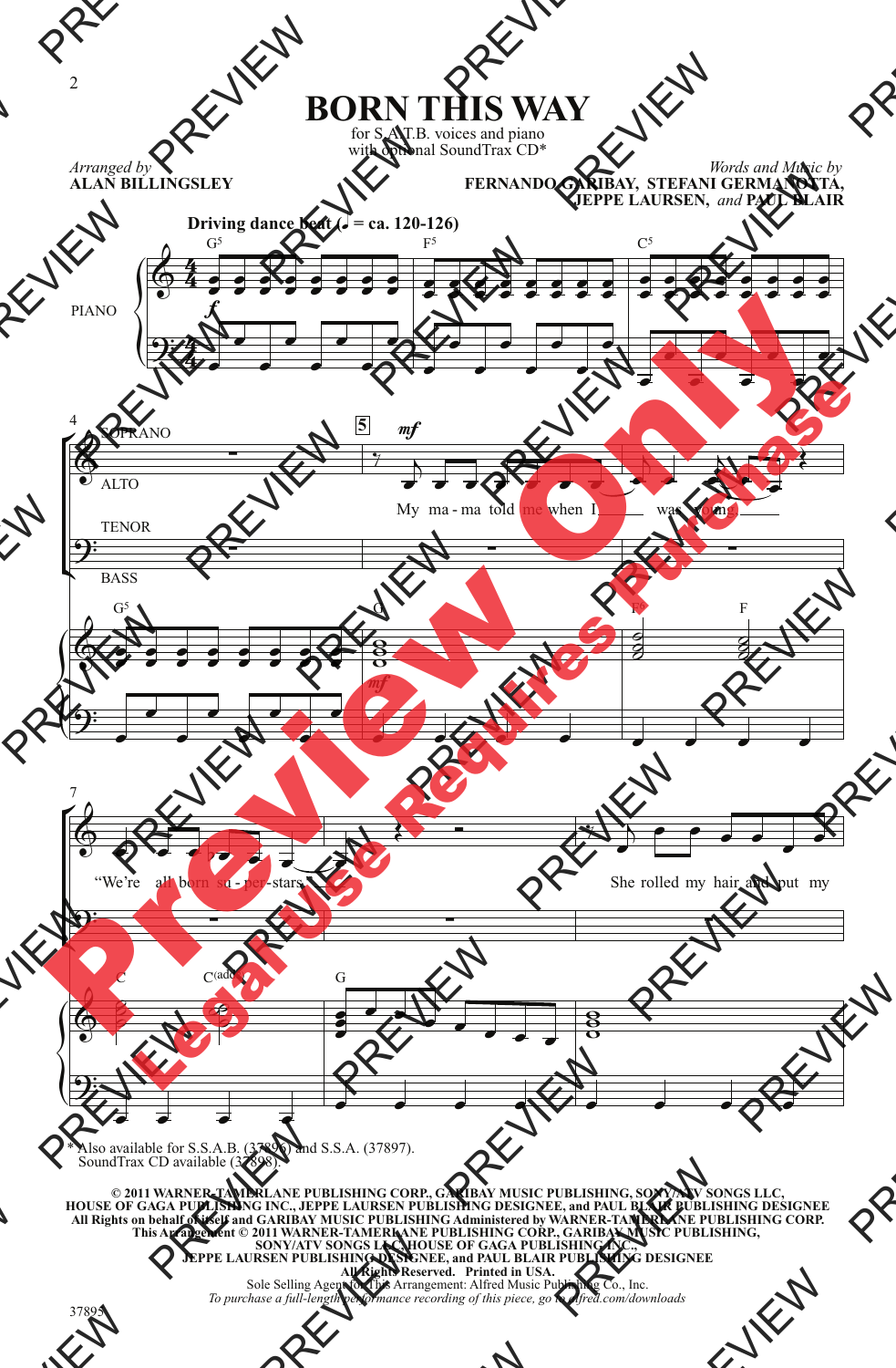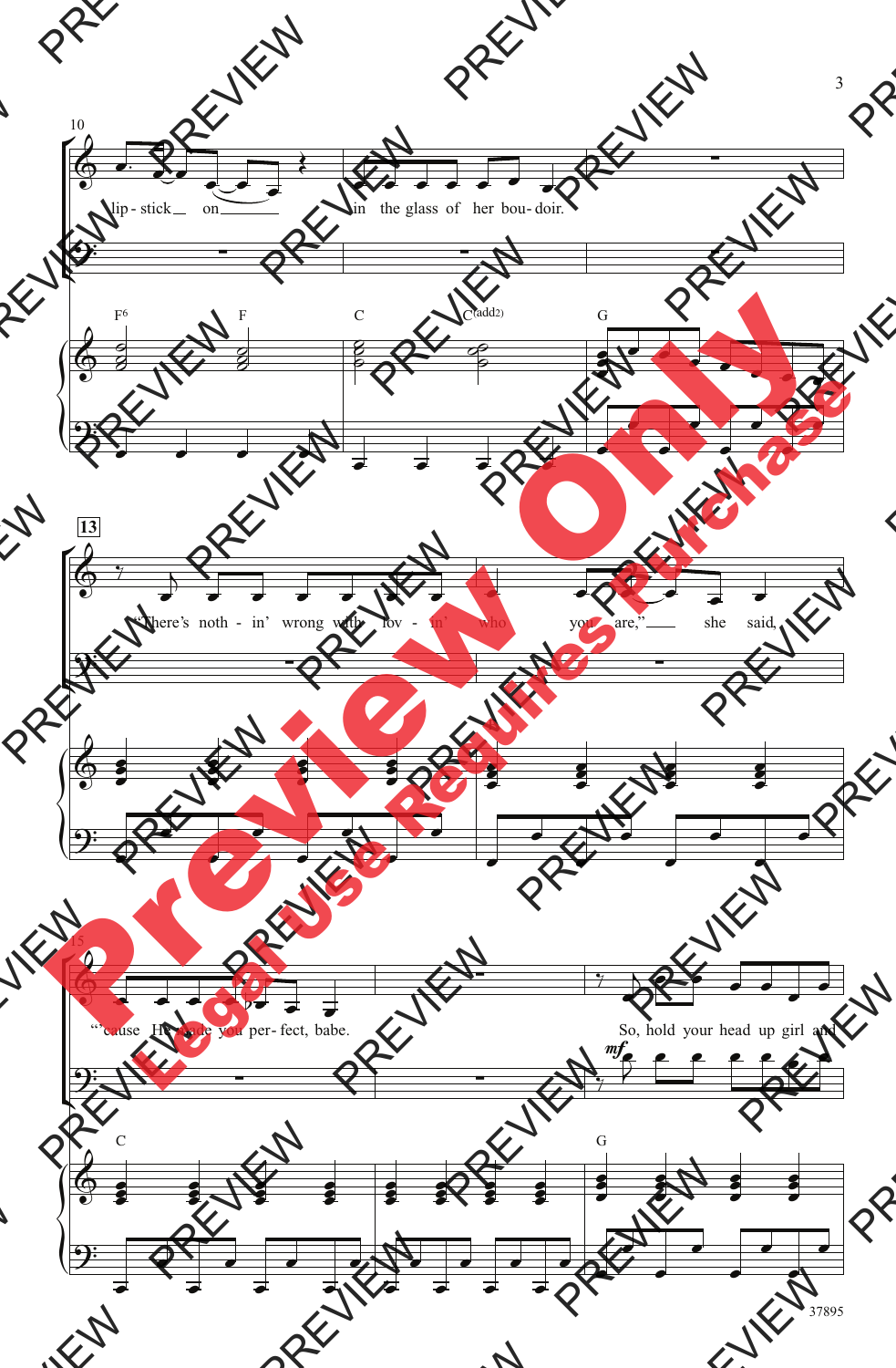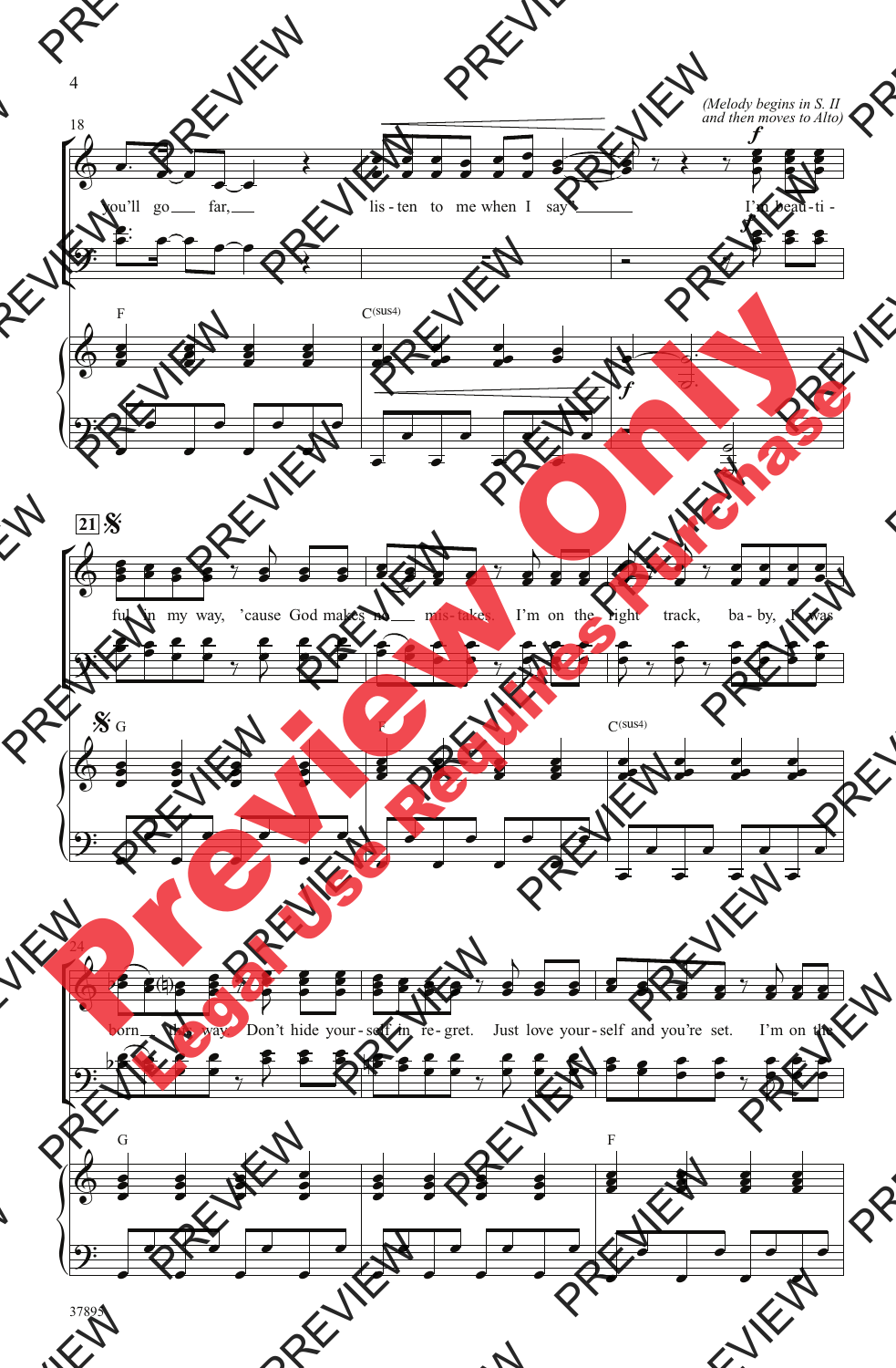![](_page_3_Figure_0.jpeg)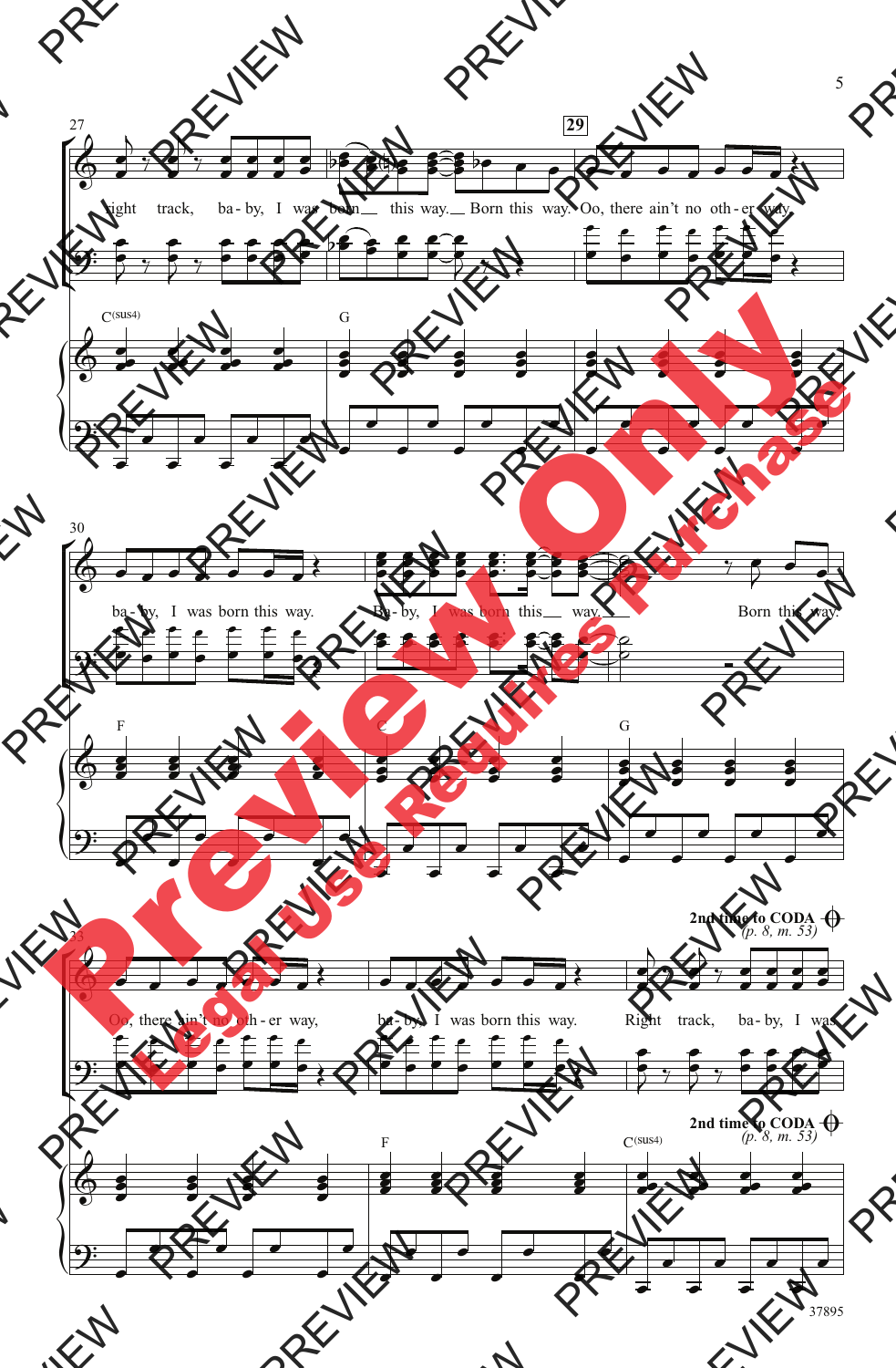![](_page_4_Figure_0.jpeg)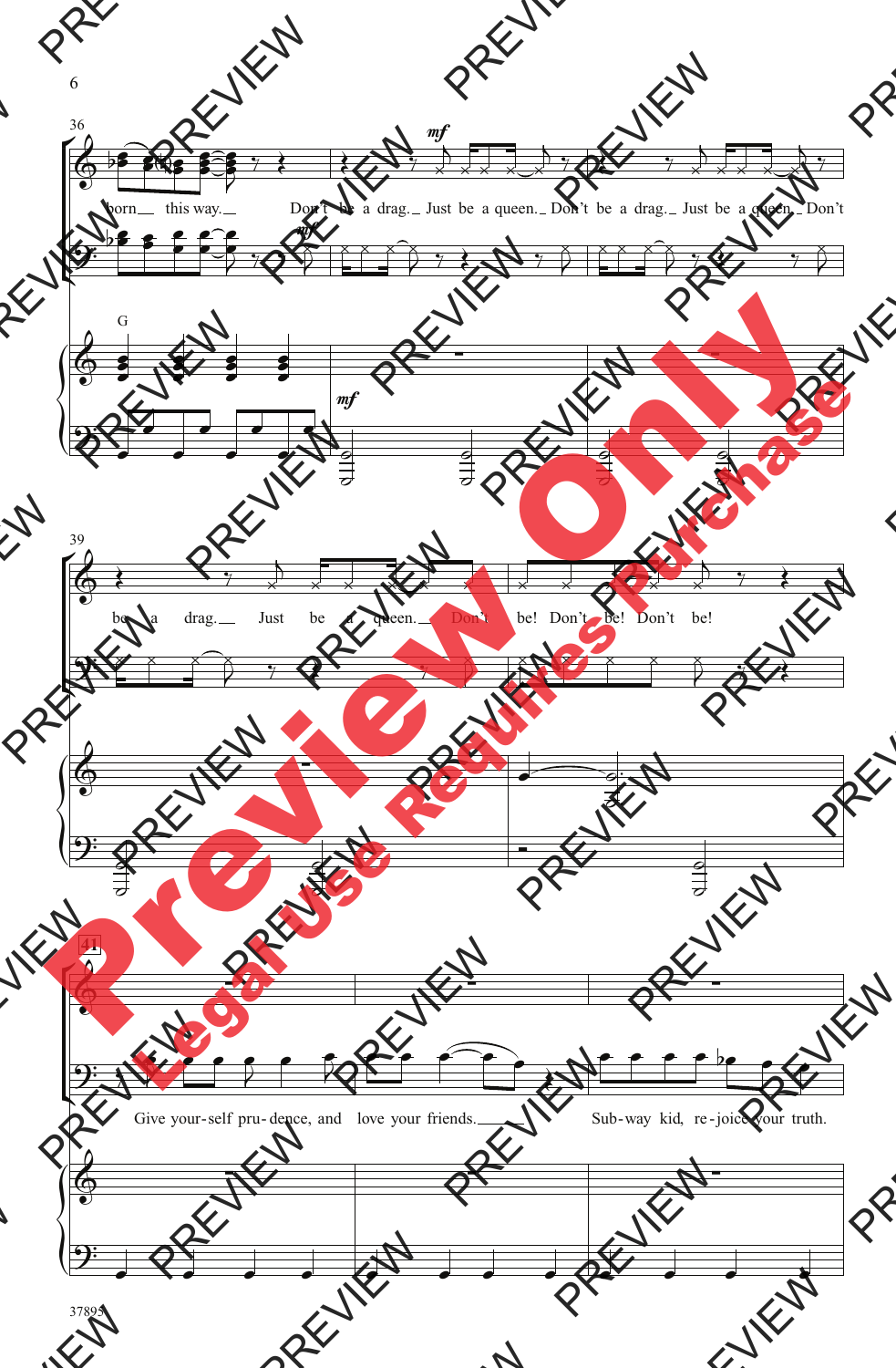![](_page_5_Figure_0.jpeg)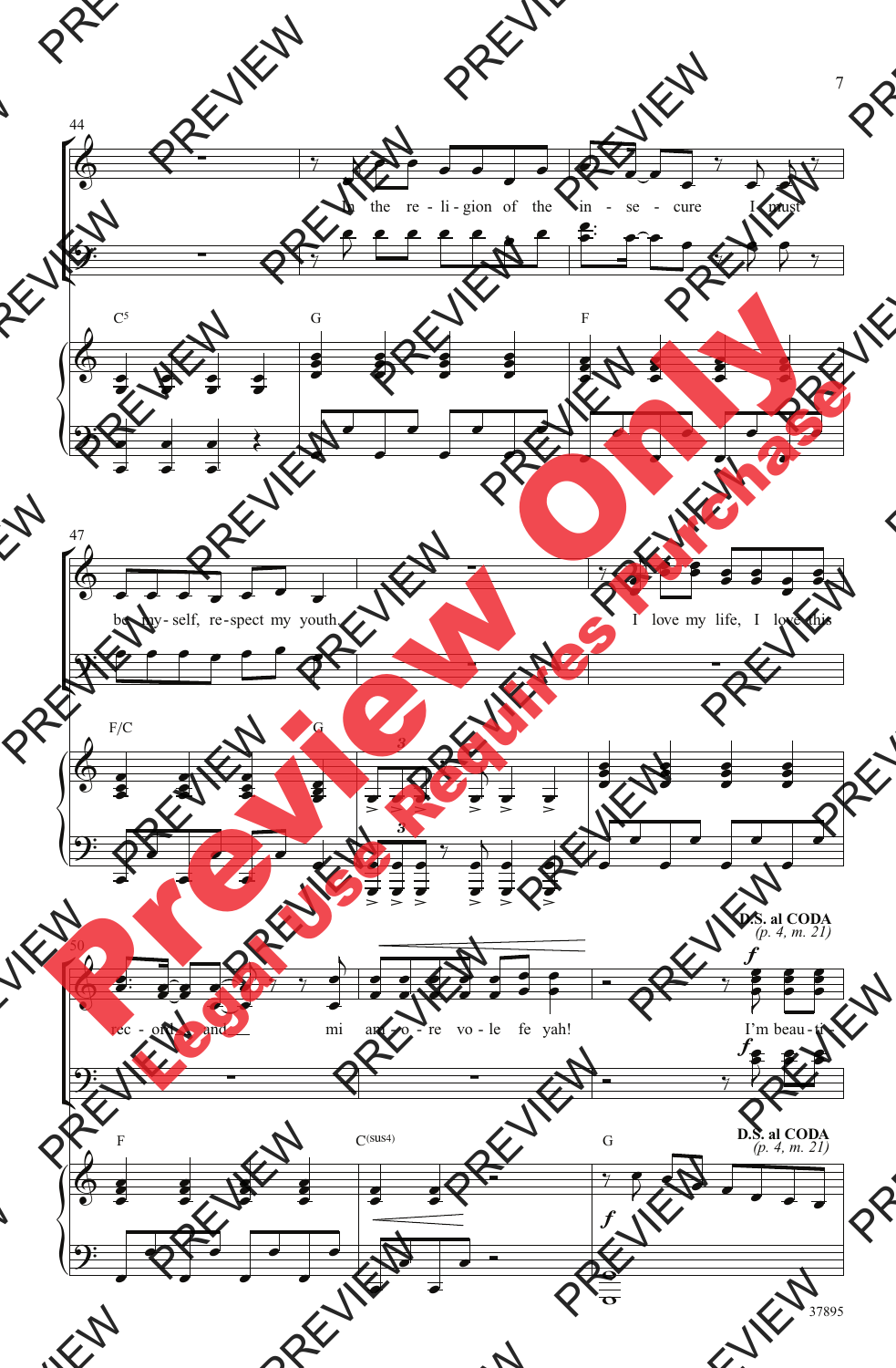![](_page_6_Figure_0.jpeg)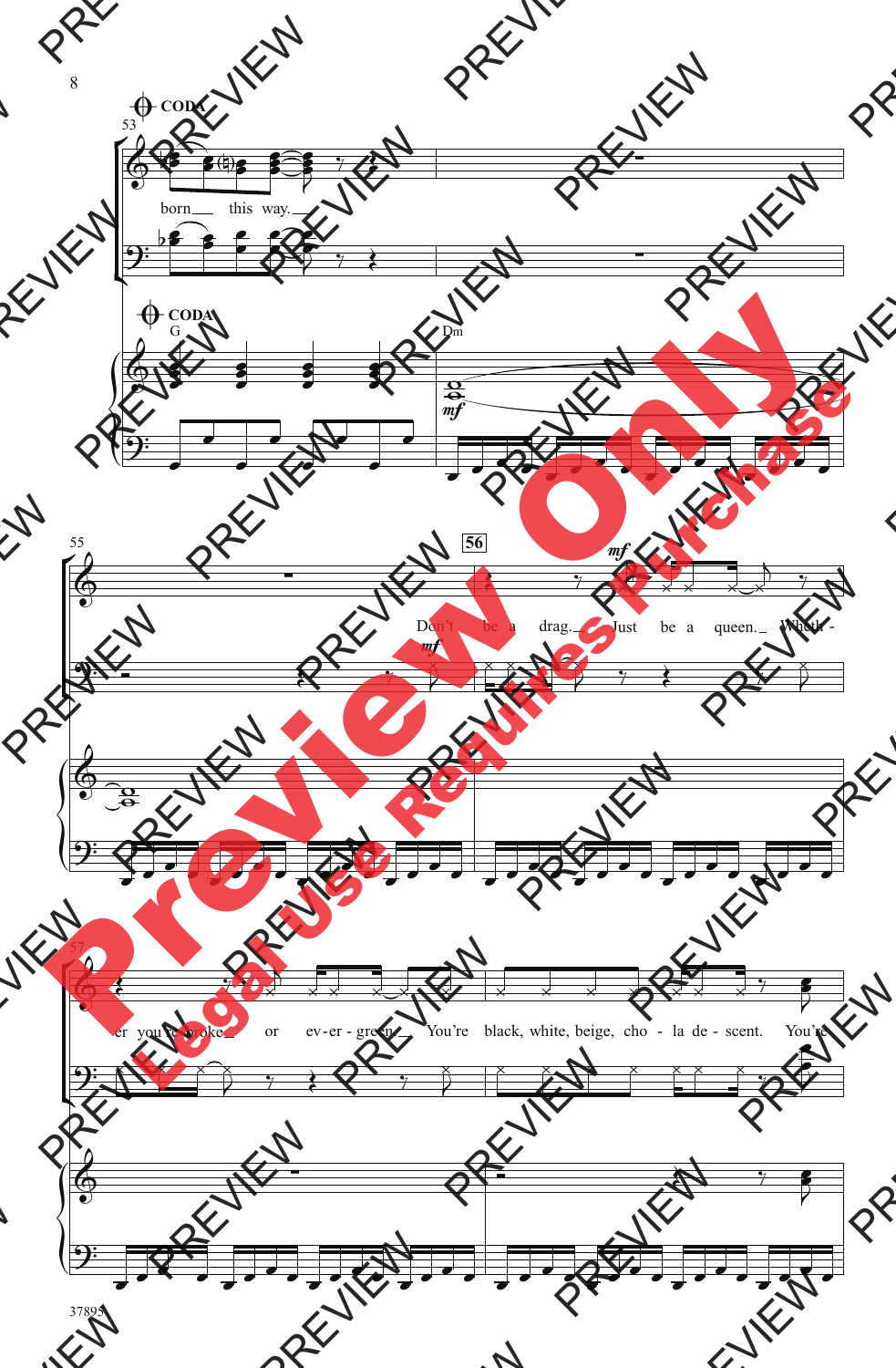![](_page_7_Figure_0.jpeg)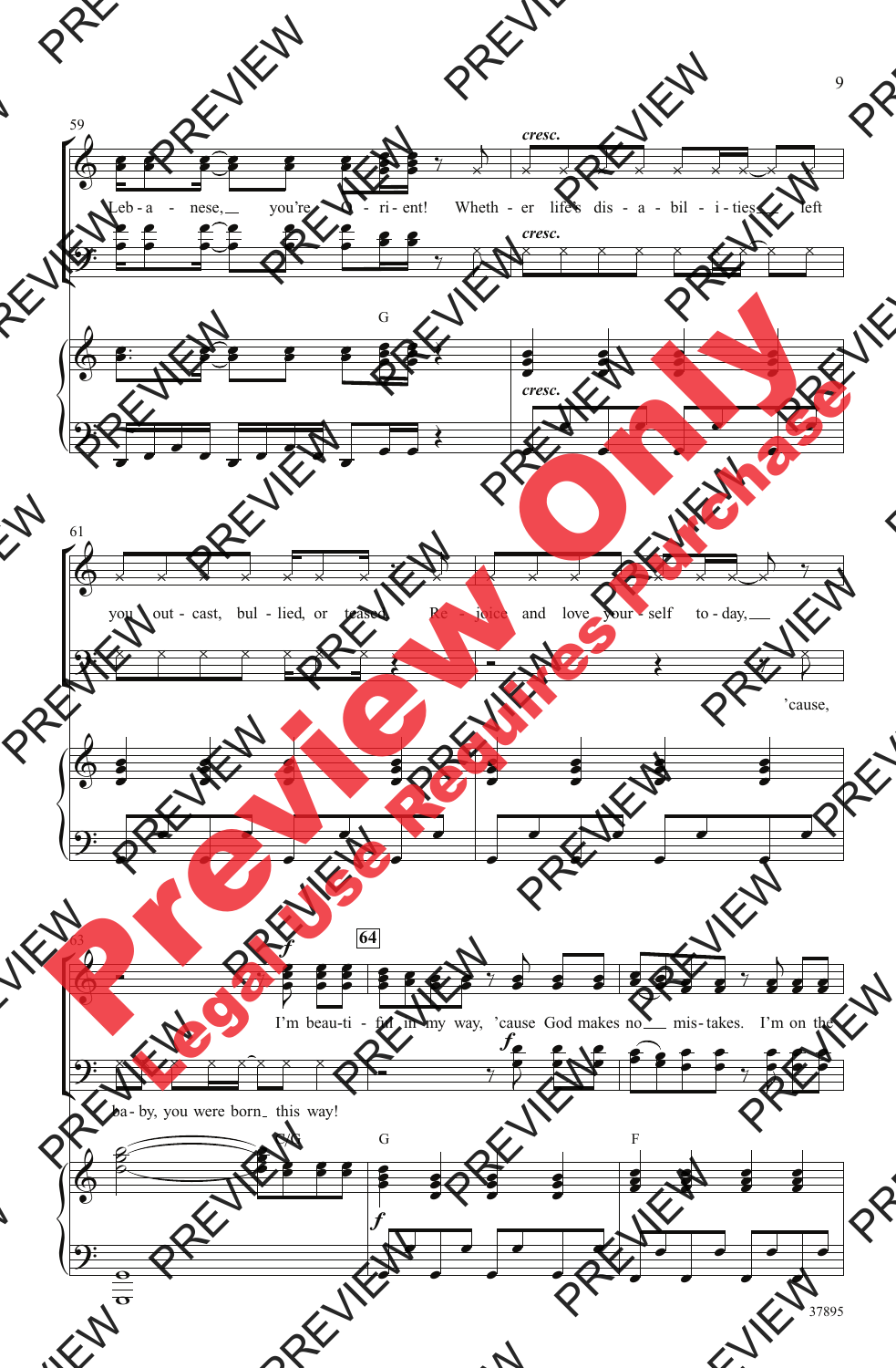![](_page_8_Figure_0.jpeg)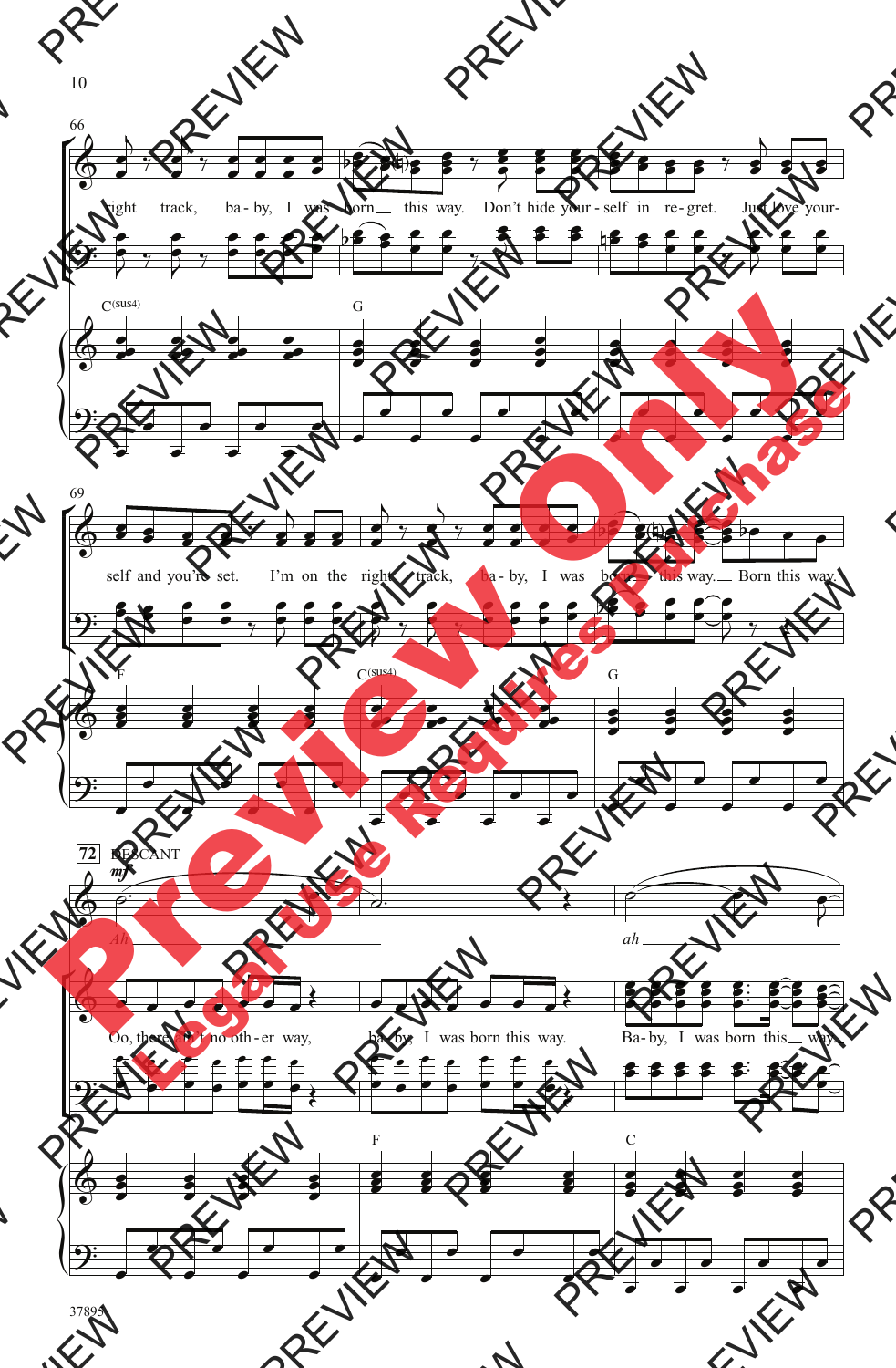![](_page_9_Figure_0.jpeg)